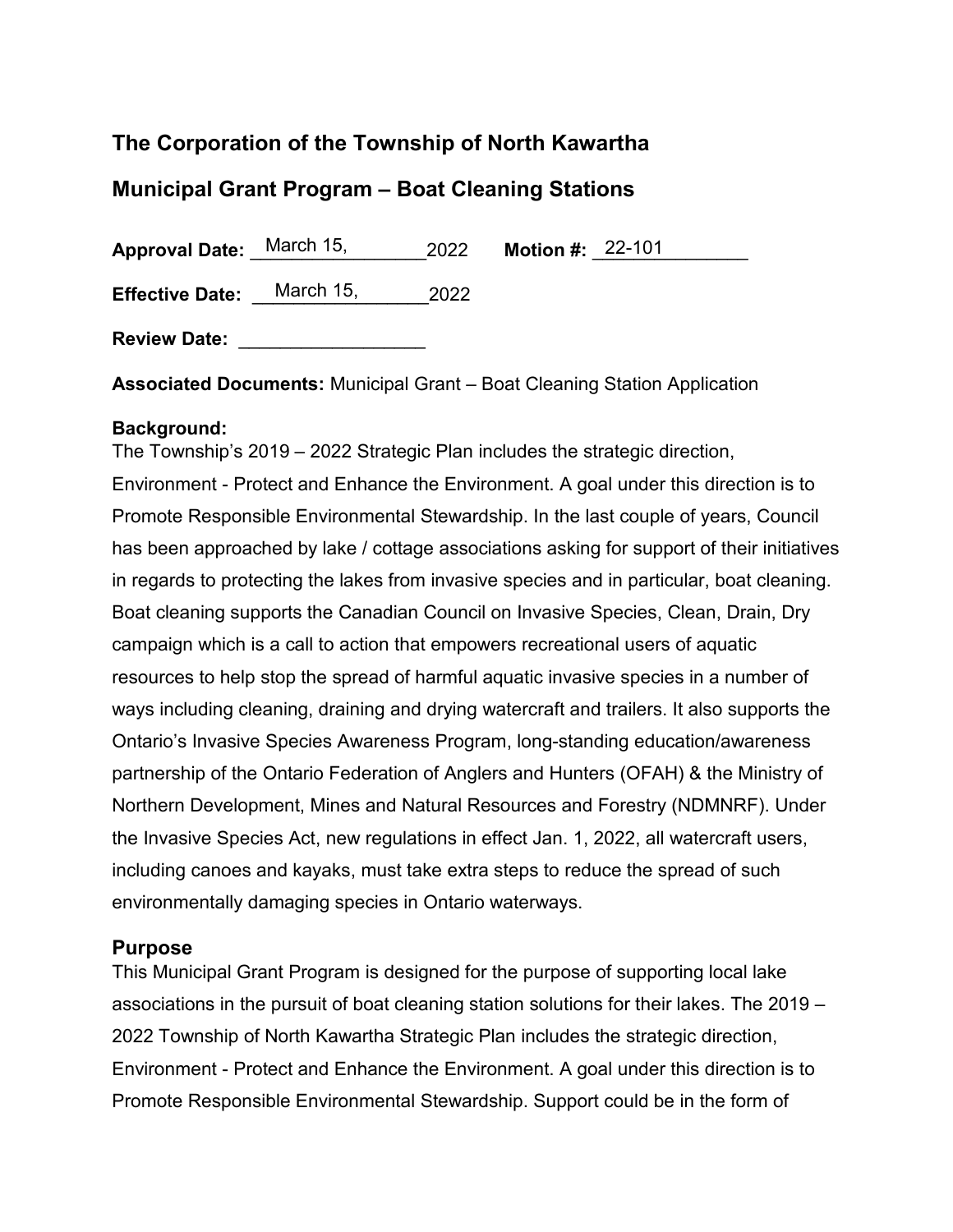letters of support for other grant programs or financial assistance for the initial installation of a boat cleaning solution. This Grant Program will be funded from Future Capital Reserves.

### **Scope**

This grant applies to lakes within the Township's geographical area. There must be properties on the lake owned by North Kawartha ratepayers. This grant is intended as a one-time grant for boat cleaning stations located on land. The association would need to be in a position to purchase the solution, obtain insurance for the solution and maintain ownership and provide maintenance for the life of the solution to qualify for the grant. This program is not available to private businesses. Only one grant is available per Lake Association.

Each applicant is required to provide a presentation outlining their proposal, including total costs. Upon Council approval, the applicant may submit an Application for Municipal Grant – Boat Cleaning Station. As part of the process, property owner(s) permission, all required legislative requirements and permits or approvals and any other document required by the Township must be obtained by the applicant. The Township will reimburse the association for 50 % of the costs of the solution, to a maximum amount of \$ 10,000.00 upon approval of a completed application and provision of paid invoices for the approved solution.

## **Qualification of Applicant**

Only an established Association may apply for the Grant. The Township may ask to see the applicant's financial statements to ensure that funds are available for the applicant's 50% of the solution.

This grant applies to lakes within the Township's geographical area that include property owners in North Kawartha.

### **Deputation to Council for Approval**

The Association shall prepare a presentation for Council to be delivered at a Council meeting as a Deputation (<https://www.northkawartha.ca/delegation/>), with a written report, which outlines the details of their solution including but not limited to location,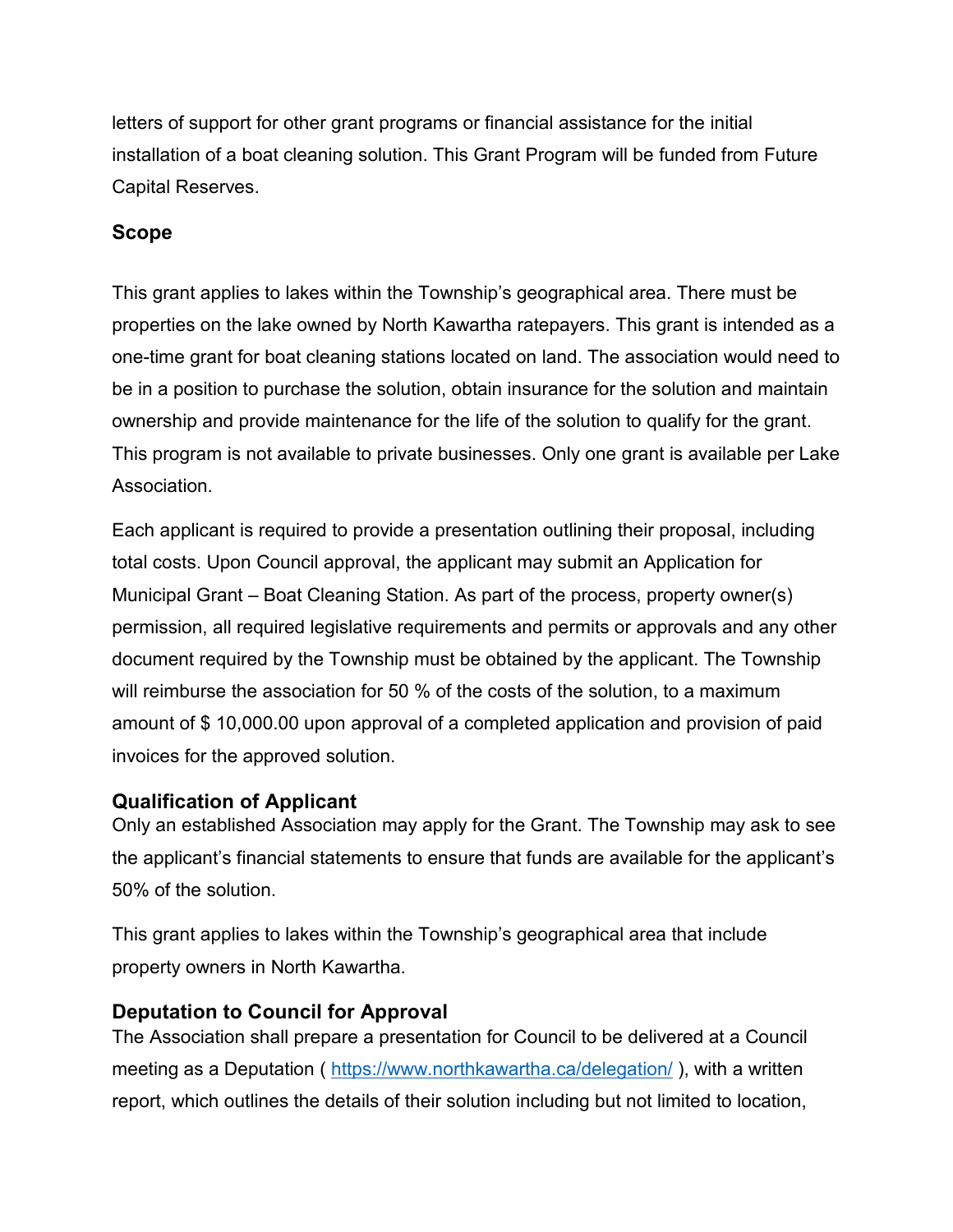installation, maintenance, insurance, as well as the total costs. This should include when and where the solution will be placed and who owns the property. The solution must be approved by motion of Council prior to proceeding with the formal application process.

### **Permissions, Permits, Legislative Requirements**

- Permission from the land owner(s) to place the solution on their property must be provided with the application (eg. Ministry of Northern Development, Mines, Natural Resources and Forestry (NDMNRF) 1-800-667-1940 also called Crown land).
- If the Township owns the property, an encroachment agreement may be required.
- Contact the County of Peterborough, Public Works, Corridor Control and issuance of permits, John Ward, [JWard@ptbocounty.ca](mailto:JWard@ptbocounty.ca) if the solution is to be located near a County road allowance.
- If the solution is located within the Crowe Valley Conservation Authority (CVCA) watershed (Chandos Ward of the Township), CVCA should be contacted prior to installation to ensure that the solution is able to be placed in the intended location and permits may be required. Crowe Valley Conservation Authority has in effect the Development, Interference with Wetlands and Alterations to Shorelines and Watercourses Regulations (Ontario Regulation 159/06) made under the Conservation Authorities Act. This regulation prevents or restricts development and site alterations near water and wetlands to protect the public from flooding, erosion and other hazards. Required approval may be in the form of a permit. The applicant is responsible for any CVCA fees but may include the fees in their total cost. CVCA contact information, Phone: 613-472-3137 | Email: [info@crowevalley.com](mailto:info@crowevalley.com)
- A building permit may be required depending on the type of solution (the solution itself, the base, any roof structure etc…). Applicants should contact the Chief Building Official at the Township, [t.toms@northkawartha.ca](mailto:t.toms@northkawartha.ca) or 705-656-5182 to inquire if a permit is required. The applicant is responsible for any building permit fees but may include the fee as part of the total cost.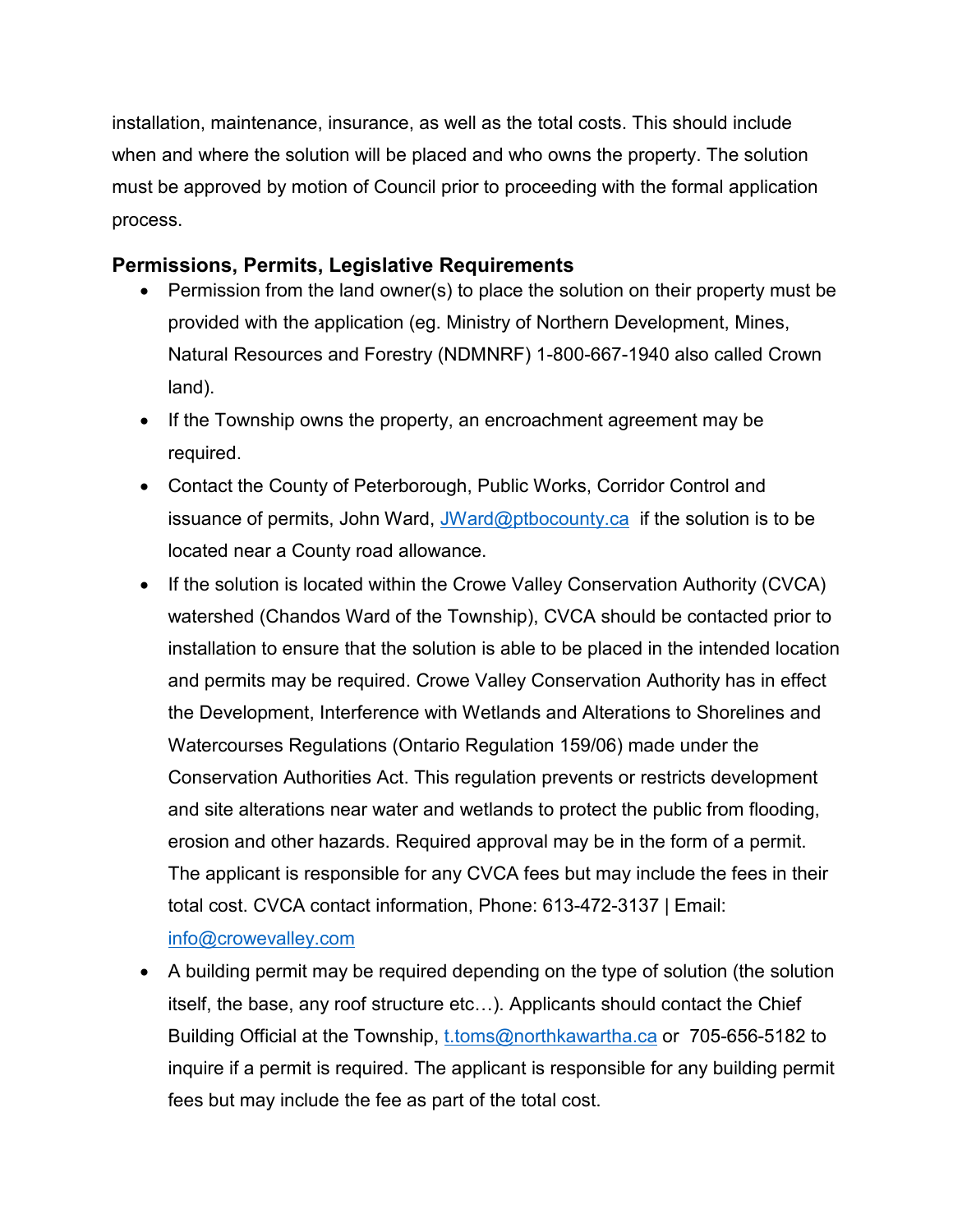- If the location is within the Kawartha Highlands Provincial Park, Ontario Parks must be consulted. Applicants must contact the Park Superintendent, Paul Smith, [paul.smith4@ontario.ca](mailto:paul.smith4@ontario.ca) , 613-332-3940 x-255.
- The solution must be located where it does not interfere with ingress / egress to the lake. Emergency vehicles must have full access at all times.

### **Use of Municipal Property / Encroachment Agreement**

If the solution is to be located on municipal property, the applicant must seek permission to use the property during their deputation and Council must include permission to use the property as part of the approval motion. The motion number will be included on the application. Township staff will consult regarding the specific location of the solution on the property. If required, the applicant must enter into an encroachment agreement with the Township. If this is the case, as this meets the environmental goals of the Township, the encroachment fee as well as the legal fee for registration of the executed encroachment agreement on title will be waived as part of the approval of this policy and the application and further that the waived fee will not be considered as part of the total cost.

#### **Liability Insurance**

If the solution is approved to be located on municipal property, proof of liability insurance must be provided to the Township in the amount of \$ 5,000,000, naming the Township of North Kawartha as "an additional" insured.

#### **Maintenance**

Maintenance will be the responsibility of the applicant. The solution must be maintained in good and safe condition. The applicant will provide a description of the maintenance costs and maintenance plan as part of their Deputation to Council. Ongoing maintenance costs, including winterization and any damages (eg. vandalism or hazards of nature), will be the responsibility of the applicant.

## **Garbage / Recycling**

The applicant will make arrangements to control garbage and recycling and prevent littering at the boat cleaning station site. If the solution is located on municipal property, arrangements must be discussed with Township staff.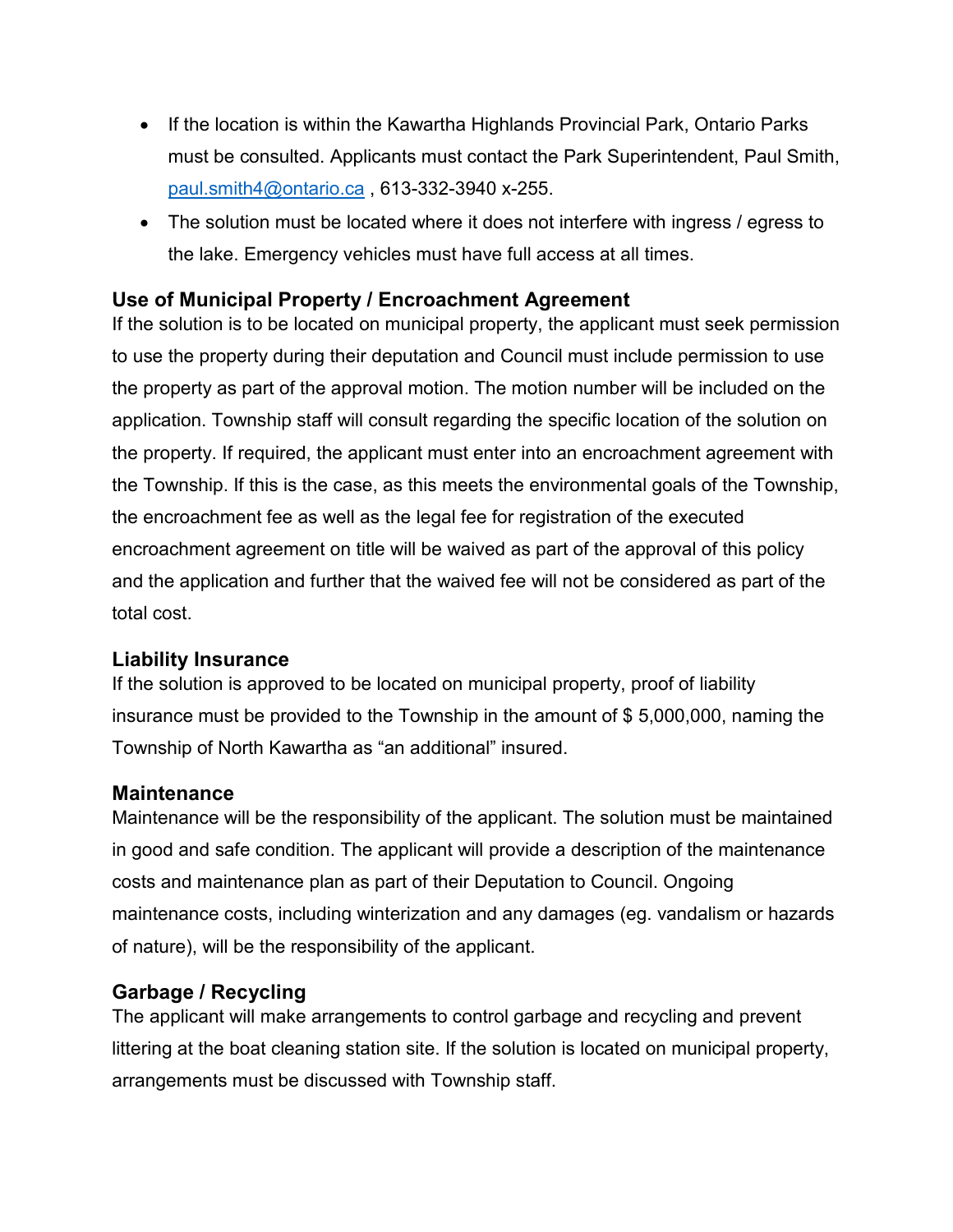#### **Inspection**

The applicant is responsible for regular inspections to identify any hazards and to ensure the safety of the solution. If the solution is located on municipal property, Township staff may inspect the solution, if it fits within scheduled inspections of the property. Township staff may inspect the boat cleaning station prior to reimbursement.

### **Volunteers & Education**

The applicant should provide volunteers to attend the station and to instruct the users on the proper use of the solution and to promote education on invasive species including the risk that they pose to the lakes.

### **Signage**

Signage regarding invasive species or the boat cleaning station must be placed at the location of the solution and must indicate the owner of the solution and contact information for the owner for citizens to report any issues or concerns. Acknowledgement of the Township on signage and literature is required. A copy of the draft signage displaying the Township's logo must be provided to the Township for approval, prior to purchase and installation.

## **Application Process and Grant Payment**

After the applicant's deputation to Council, if approved by motion, the applicant must complete the Municipal Grant – Boat Cleaning Station Application. The Application must be submitted to the Clerk for processing and circulation as appropriate. Once the solution is installed, the applicant submits the paid invoices / receipts to the Clerk in order to be reimbursed for an amount of 50 % of the total cost of the solution, up to a maximum of \$ 10,000 per approved application. Township staff may inspect the boat cleaning station prior to reimbursement. Payment of the grant amount will be paid to the applicant, as soon as possible but no later than 30 days from completion.

### **Applicant's Commitment**

The boat cleaning station will stay in place for a minimum of two seasons after installation.